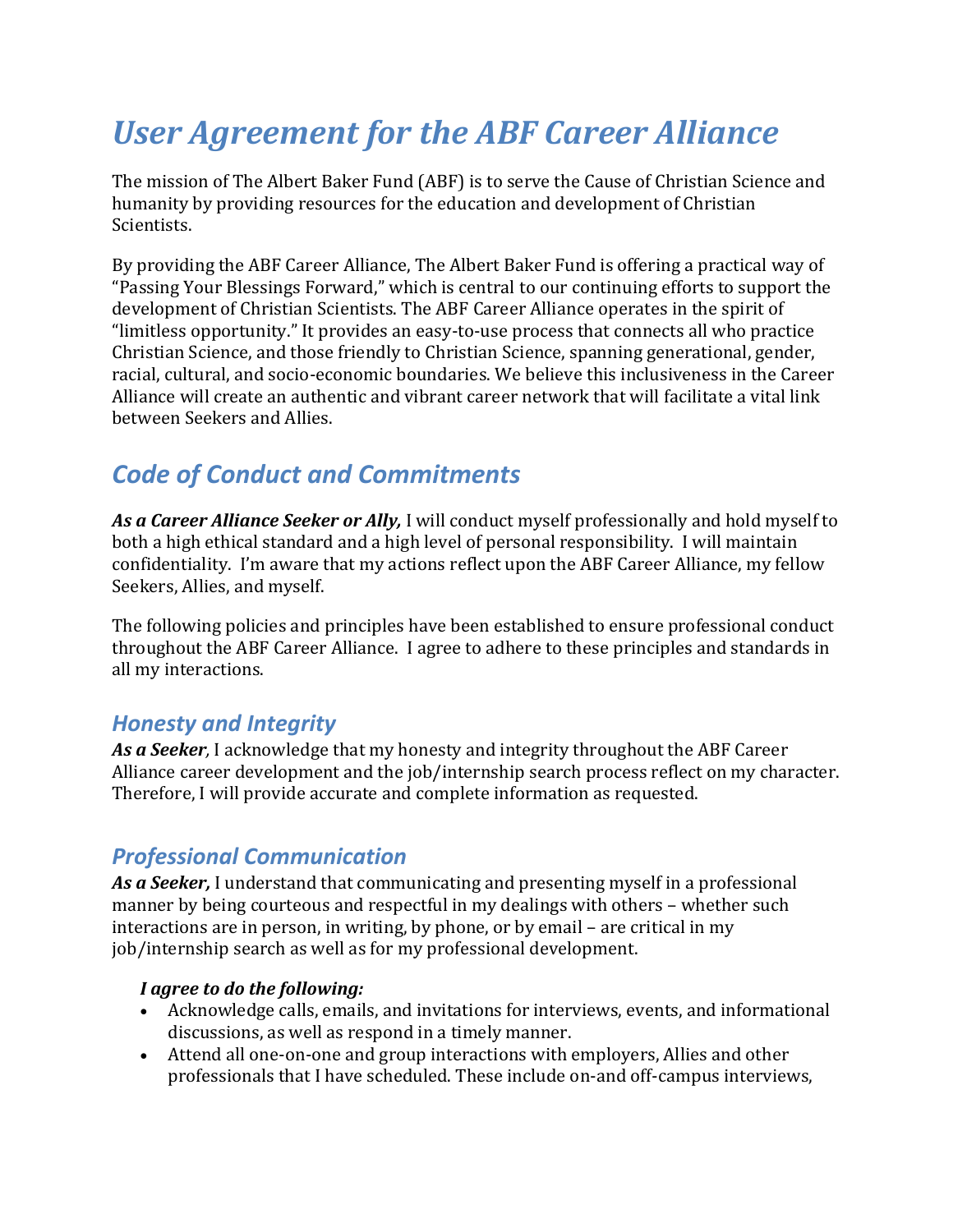information sessions, employer site visits, career fairs, workshops, webinars, seminars, and mixers.

- Withdraw from all internship search activities once I have accepted an offer for that particular semester or summer.
- Withdraw from all job search activities once I have accepted an employment offer and notify the ABF Career Alliance by updating my profile and checking the box "job found."
- Monitor publicly available content by and about me (text, voice, and photo), including content and photos on Google mail, personal blogs and social networking sites. I will make reasonable efforts to remove material that professionals may deem inappropriate or unprofessional.

### *Interview Attendance*

*As a Seeker,* I understand that I may choose to decline the invitation for an interview with an Ally or employer. However, if I do schedule an informational interview or job interview, I understand that I am expected to attend. If I need to cancel, I understand that I must notify the Ally by phone and email, and the ABF Career Coordinator by email, at least **two business days prior to my interview date/time or as soon as possible.** If I fail to do so, my access to the ABF Career Alliance may be revoked. However, at the discretion of the ABF Career Alliance, my access may be reinstated.

*As an Ally*, I understand that I may be selected to interview a Seeker and choose to decline the interview. However, if I do schedule an informational interview or job interview, I will make every effort to attend. If I need to cancel, if at all possible, I will notify the Seeker by phone and email, and the ABF Career Coordinator by email, at least **two business day prior to the scheduled interview or as soon as possible.** If I fail to show up for the interview without appropriate/reasonable advance notification for a second interview, the ABF Career Alliance may cease offering interview opportunities to me.

# *Networking Policy*

*As a Seeker,* I understand I will network with Allies in a professional manner as defined below:

- Ask for advice, information, and referrals; I will not ask for a job or internship while participating in an information interview.
- Follow-up with a brief handwritten thank-you note after networking with an individual.
- Refrain from sending unsolicited emails or text messages (spam) to a contact nor sending multiple written or phone messages to someone I've interviewed with unless invited to do so. I will not make unsolicited phone calls.
- Refrain from asking a networking contact to mass distribute my resume.
- Refrain from sharing networking contacts' information with others without the contact's permission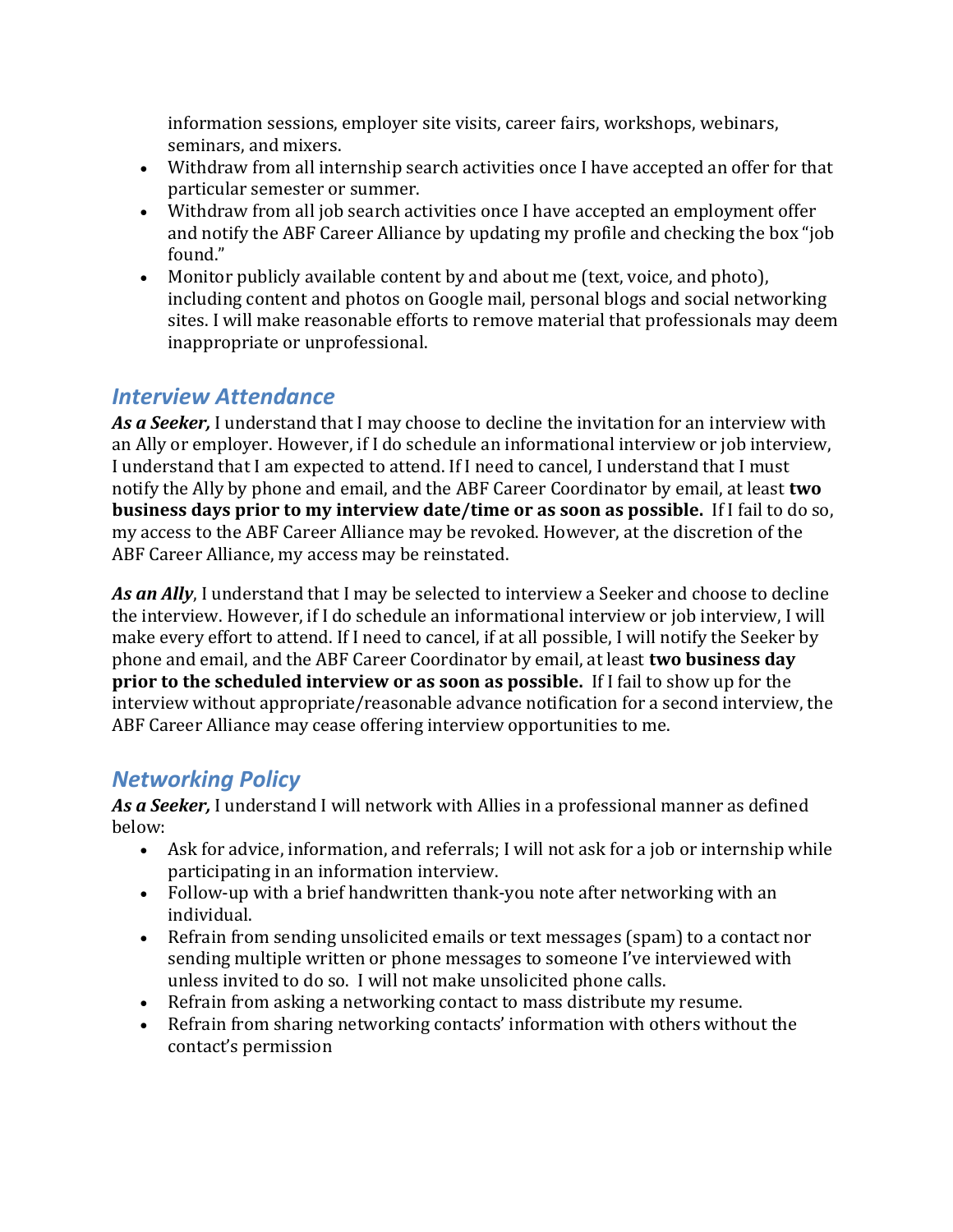### *Consequences of Improper Behavior*

*As a Seeker,* I understand that failure to adhere to the User Agreement will result in one of the following:

- Removal from the ABF Career Alliance group on LinkedIn
- Revocation of access to the Career Alliance
- Suspension of all ABF Career Alliance services

## *Ally Guidelines and Expectations*

*As an Ally,* I will offer honest, candid, and kind remarks to the Seeker throughout our interactions. I will answer relevant industry questions to the best of my ability and share industry specific ideas and knowledge. I will make every effort to share connections and make personal introductions for qualified candidates. I will follow through on any specific requests that I accept and on any action items that I have agreed to perform.

## *Participation and Eligibility*

#### *In order to participate in the ABF Career Alliance, as a Seeker or Ally, I will do the following:*

- Agree to adhere to the entire Draft User Agreement for the ABF Career Alliance and Declaration Waiver of Agreement. Furthermore, I agree that by participating in the ABF Career Alliance, I am committing to the goal of "Passing Your Blessings Forward."
- Complete the new User Registration.
- Complete and update a professional LinkedIn profile and paste the URL of the LinkedIn profile into the Career Alliance New User Registration.
- Submit an updated and professional resume and cover letter to the "Documents" tab in the sign-up profile.

ver.7.17.14

#### **By using this service you are agreeing to be bound to the following terms:**

**P**lease read this license agreement ("License") carefully before using this service. By using this service you are agreeing to be bound by the terms of this License. If you do not agree to the terms of this License, do not use this service.

#### **1. Permitted License Uses and Restrictions.**

a. Subject to the terms and conditions of this License, The Albert Baker Fund ("ABF") is granting you a limited non-exclusive license to use the Albert Baker Fund Career Alliance software and services ("ABF Alliance Application").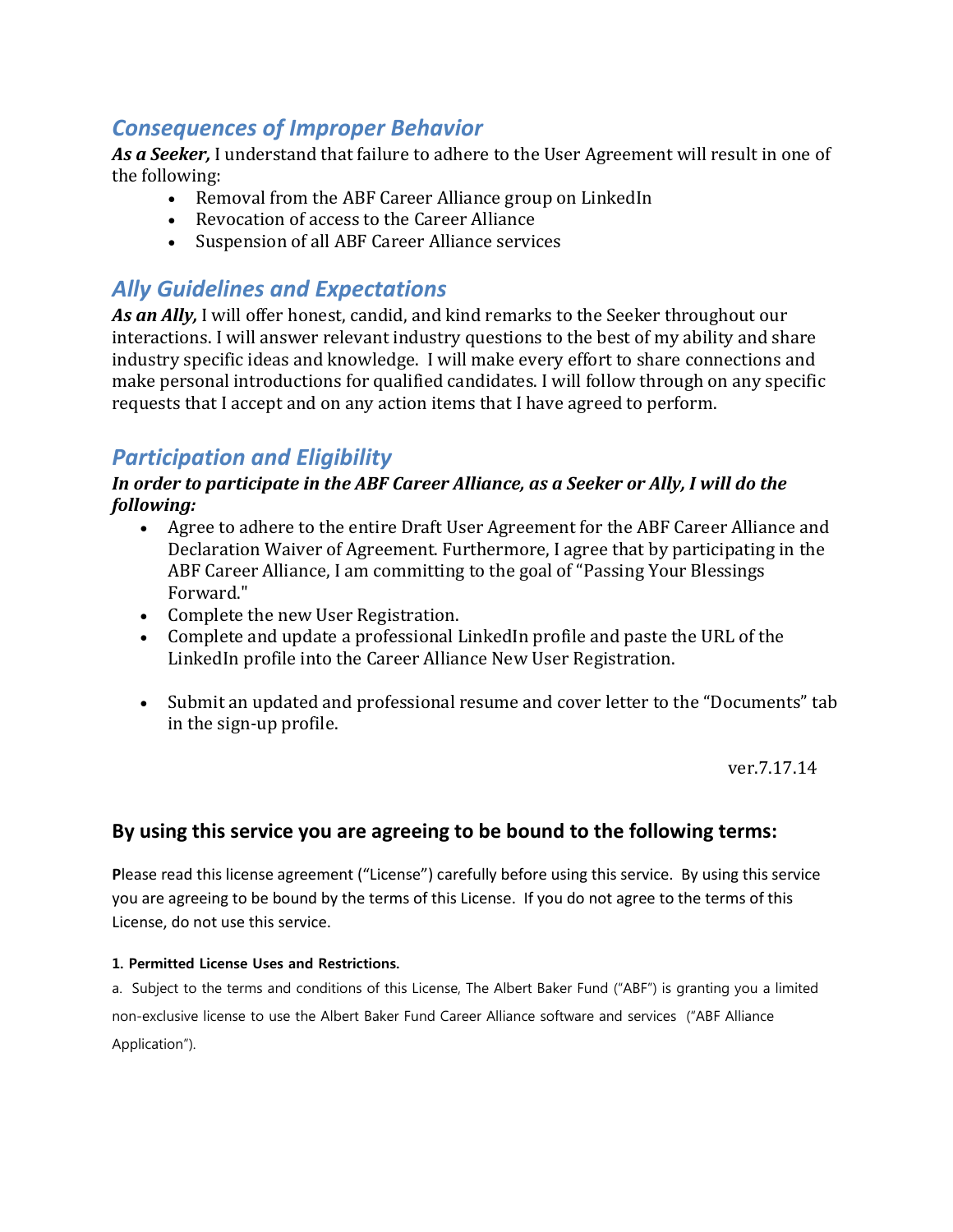b. You agree to use the ABF Alliance Application software and the Services (as described in Section 2 below) in compliance with all applicable laws, including local laws of the country or region in which you reside or in which you download or use the ABF Alliance Application software and Services.

#### 2. **Services.**

a. The ABF Alliance Application may enable access to the ABF Career Alliance Program and other ABF and third party services and web sites (collectively and individually, "Services"). Such Services may not be available in all languages or in all countries. Use of these Services requires Internet access and use of certain Services may require an ABF identification number ("ID"), and may require you to accept additional terms.

b. Neither ABF nor any of its content providers guarantee the availability, accuracy, completeness, reliability, or timeliness of information, location data or any other data displayed by any Services.

#### **3. Termination.**

This License is effective until terminated. Your rights under this License will terminate automatically or otherwise cease to be effective without notice from ABF if you fail to comply with any term(s) of this License. Upon the termination of this License, you shall cease and prohibited from use of the ABF Alliance Application. Sections 2 and 4 of this License shall survive any such termination.

#### **4. Disclaimer of Warranties.**

a. If you are a customer who is a consumer (someone who uses the ABF Alliance Application outside of your trade, business or profession), you may have legal rights in your country of residence which would prohibit the following limitations from applying to you, and where prohibited they will not apply to you. To find out more about rights, you should contact a local consumer advice organization.

b YOU EXPRESSLY ACKNOWLEDGE AND AGREE THAT, TO THE EXTENT PERMITTED BY APPLICABLE LAW, USE OF THE ABF ALLIANCE APPLICATION AND ANY SERVICES PERFORMED BY OR ACCESSED THROUGH THE ABF ALLIANCE APPLICATION IS AT YOUR SOLE RISK AND THAT THE ENTIRE RISK AS TO SATISFACTORY QUALITY, PERFORMANCE, ACCURACY AND EFFORT IS WITH YOU.

c TO THE MAXIMUM EXTENT PERMITTED BY APPLICABLE LAW, THE ABF ALLIANCE APPLICATION ARE PROVIDED "AS IS" AND "AS AVAILABLE", WITH ALL FAULTS AND WITHOUT WARRANTY OF ANY KIND, AND ABF AND ABF'S LICENSORS (COLLECTIVELY REFERRED TO AS "ABF" FOR THE PURPOSES OF SECTIONS 4 AND 5) HEREBY DISCLAIM ALL WARRANTIES AND CONDITIONS WITH RESPECT TO THE ABF ALLIANCE APPLICATION, EITHER EXPRESS, IMPLIED OR STATUTORY, INCLUDING, BUT NOT LIMITED TO, THE IMPLIED WARRANTIES AND/OR CONDITIONS OF MERCHANTABILITY, SATISFACTORY QUALITY, FITNESS FOR A PARTICULAR PURPOSE, ACCURACY, QUIET ENJOYMENT, AND NON-INFRINGEMENT OF THIRD PARTY RIGHTS.

d. ABF DOES NOT WARRANT AGAINST INTERFERENCE WITH YOUR ENJOYMENT OF THE ABF ALLIANCE APPLICATION, THAT THE FUNCTIONS CONTAINED IN, OR SERVICES PERFORMED OR PROVIDED BY, THE ABF ALLIANCE APPLICATION WILL MEET YOUR REQUIREMENTS, THAT THE OPERATION OF THE ABF ALLIANCE